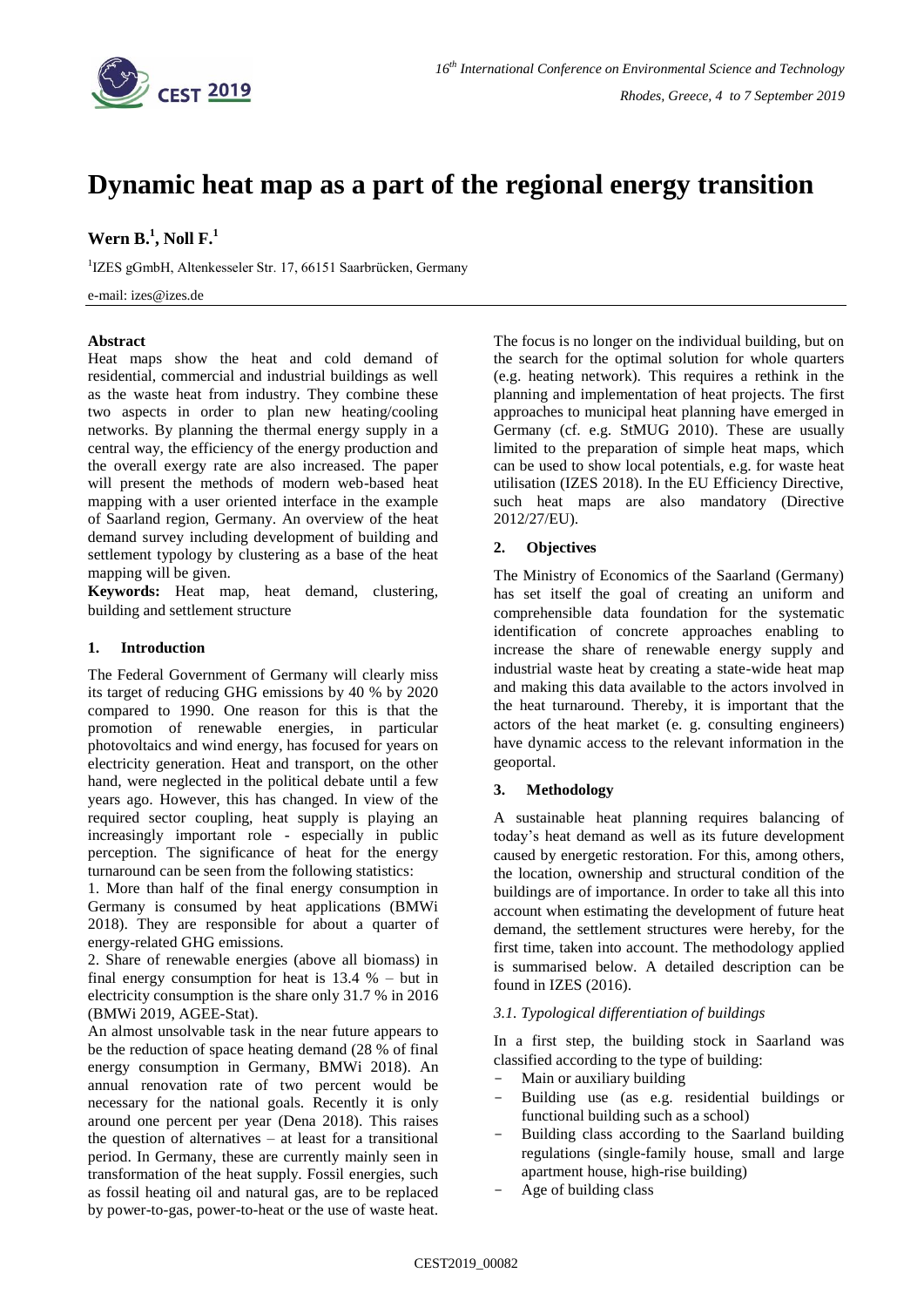Primarily the Saarland ALKIS<sup>®</sup> and ATKIS<sup>®</sup> data set, the 3D building model and the age of buildings according to census were evaluated. Company databases and other online sources were also included. A separate iterative approach was developed to determine the age structure of the buildings, which assigns the age of the building on basis of spatial as well as building and parcel parameters.

# *3.2. Calculation of buildings' heat consumption*

Based on the building typology developed in the course of the European TABULA project, a specific value for heat demand was assigned to the residential buildings (Loga, Diefenbach, Stein 2012). Alternative parameters were used for non-residential buildings (BMVBS, BBSR 2009). By multiplying the values by the building area, an estimated heat requirement could finally be determined for each building. In addition, a maximum potential for future energetic restoration was determined.

# *3.3.* D*etermination of energy savings and waste heat*

In order to estimate how the heat demand will change until 2025 and 2035 resp. how much of the existing saving potentials will realistically have been realised by then, assumptions were made for each type of settlement with regard to historic activities of energetic restoration. A total of 13 settlement types were differentiated (from the block structures of the Wilhelminian style to the one- and two-family house development in the recent years). In addition, the population and living space development forecast for the Saarland municipalities was taken as basis. Table 1 shows the settlement types identified and their numerical distribution in Saarland.

**Table 1.** Identified types of settlement in Saarland

| No. | <b>Type of settlement</b>            | <b>Number</b> |
|-----|--------------------------------------|---------------|
|     | Estate of terraced houses after 1957 | 315           |
| 2   | Dense construction before 1958       | 1,365         |
| 3   | Block building before 1958           | 465           |
| 4   | Scattered development before 1969    | 2,395         |
| 5   | Detached houses after 1983           | 985           |
| 6   | Detached houses (1958-1968)          | 1,840         |
| 7   | Developm. on main roads before 1964  | 4,455         |
| 8   | Semi-detached houses (1949-1968)     | 755           |
| 9   | Detached houses (1969-1983)          | 1,780         |
| 10  | Open building                        | 690           |
| 11  | Developm. on main roads after 1963   | 665           |
| 12  | Large housing                        | 280           |
| 13  | Skyscraper construction              | 30            |

Building on this, the settlement areas surrounding sources of waste heat were investigated systematically with regard to their economical practicability. Besides, heat transport costs were used to rank the heat network approaches.

# **4. Results**

The heat demand in Saarland is around 10.9 TWh/a. It is expected to fall by around 10% to 9.9 TWh by 2035 as a result of the energy efficiency measures. But only small savings are expected in the residential buildings on main roads, which are frequently found in Saarland.

Their share of the total heat demand even rises slightly from 18.6 to 19.5 % during the period considered.

The spatial join of heat demand and existing waste heat shows that in Saarland a large number of areas are suitable for district heat supply. Focusing on the 60 most confident waste heat sources, more than 13,000 of the 300,000 buildings could be supplied almost CO2 neutrally by heat from these existing heat sources alone. The current and forecast heat demand of the 16,000 Saarland settlement areas in total can be viewed and downloaded in absolute figures and as heat density from the Saarland geoportal. The individual data layers can be combined as desired (dynamically). In addition, there is access to all background data as well as the detailed results of the investigated heat network approaches.

# **5. Outlook**

The heat map is a first step for the Saarland towards a sustainable heat supply. Further steps must now follow. Accompanied by the Ministry of Economics, the abovementioned players will now be contacted personally and confronted with the results of the heat mapping. The aim of this is specifically to initiate projects for waste heat utilisation and to promote these exemplarily in the sense of best-practice examples. Simultaneously, the methodology presented is currently being applied to four municipalities in Luxembourg. Within this framework, additional data sources are assessed for their usefulness for heat mapping, with the aim of improving the quality of the results. In addition, together with the users in the Luxembourg municipalities, the possibilities of using the heat map as an instrument for energy planning and balancing will be examined. The results are also extremely important in the context of the phase-out of coal. Existing district heating networks in Germany are often fed by coal-fired power plants. These networks must be rehabilitated and converted for the use, for example, of industrial waste heat. The planning for this is facilitated by heat maps. In order to improve data quality, the Federal Ministry of Economics and Technology is funding the DynamiKol project started in June 2019. The project will research possibilities to improve balancing heat demand by using citizen science approaches.

## **References**

- BMVBS, BBSR (2009), Benchmarks für die Energieeffizienz für Nicht-Wohngebäude. BMVBS und BBSR im BBR.
- BMWi (2018), Energiedaten: Gesamtausgabe. Stand: 2018; Tabelle 9: Energieverbrauch nach Anwendungsbereichen in Deutschland 2016, Quelle: AGEB.
- BMWi (2019), Überblick über den Ausbau der erneuerbaren Energien, nach Arbeitsgruppe Erneuerbare-Energien-Statistik (AGEE-Stat), 2016,
- Dena (2018), dena-Gebäudereport: Sanierungsrate weiterhin viel zu gering. Pressemitteilung, Berlin: Deutsche Energie-Agentur.
- IZES (2018), Dynamisierung von Wärmekatastern Entwicklung und Erprobung technischer Ansätze zur Dynamisierung von kommunalen Wärmekatastern.